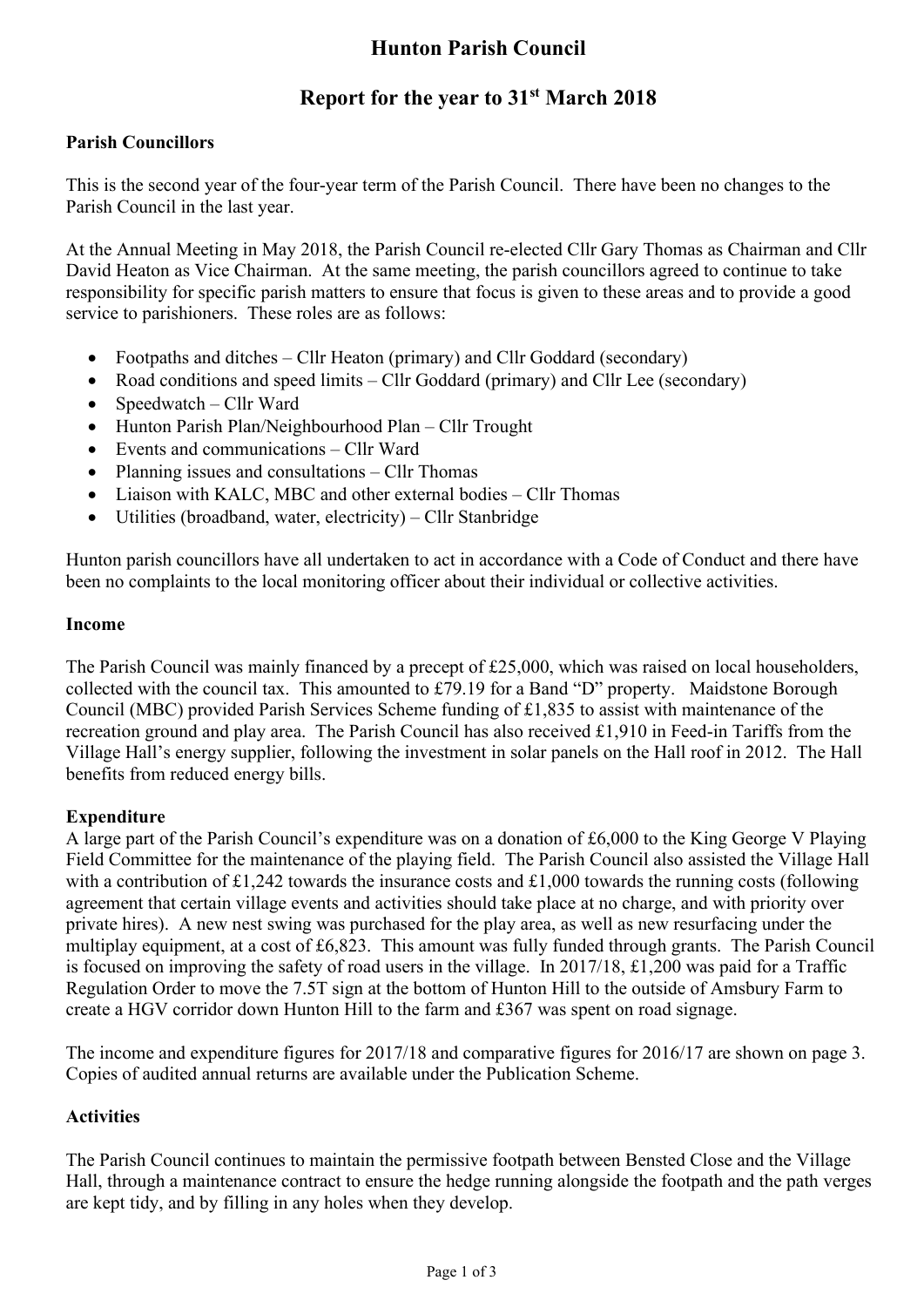A Traffic & Road Safety Working Party has been set up in the last year to identify areas of concern surrounding traffic movements and the safety of all road users throughout the village. The Parish Council is providing funds to allow the Working Party to take positive action, including the TRO to move the 7.5T sign and additional signage. In addition, the Parish Council has:

- engaged with South East Water regarding the water main replacement on Hunton Hill;
- objected to planning applications which will increase the amount of traffic on Hunton's roads if permitted;
- reported potholes and flooding on roads to KCC Highways.

Looking to the future, the Parish Council will be paying for kerb stones to be installed outside the school to prevent the verge from being eroded.

The Speedwatch equipment bought by the Parish Council in 2013 is being used by the Hunton Speedwatch team, with reports being made to the police where necessary, although more members are needed for the team.

Parish councillors attend the Joint Parishes Flood Group but little progress has been made by the Environment Agency to mitigate flood risk in the area. Their focus is now predominantly on individual property resilience, rather than a wider-reaching flood prevention scheme.

#### **Planning**

The Parish Council responded to 17 planning applications during the year. It meets when required to consider new planning applications and details of these meetings can be found on the notice boards and website. In considering its views on planning applications, the parish councillors continue to put forward recommendations that they feel best represent the interests of local parishioners.

#### **Meetings**

The Parish Council meets bi-monthly at the Village Hall, usually on the third Monday of January, March, May, July, September and November and parishioners are welcome to attend. Parishioners are given an opportunity to raise matters at the start of every meeting.

Extracts of minutes of meetings are reported in the Hunton Herald and can be viewed in full on the website at www.hunton.org.uk. The Parish Council also has a Publication Scheme required under the Freedom of Information Act 2000, whereby copies of particular documentation are available upon request.

#### **Contacts**

Councillors or the Clerk can be contacted directly when more urgent issues arise. Contact details appear on the village notice boards, in the Hunton Herald and on the website at www.hunton.org.uk.

| Councillors: | Cllr Gary Thomas (Chairman) | 01622 820691 |
|--------------|-----------------------------|--------------|
|              | Cllr David Heaton           | 01622 820678 |
|              | <b>Cllr Tony Stanbridge</b> | 01622 820721 |
|              | <b>Cllr Annette Trought</b> | 01622 820448 |
|              | Cllr Jonny Goddard          | 01622 820096 |
|              | Cllr Helen Ward             | 01622 820810 |
|              | Cllr Roger Lee              | 01622 820210 |
| Clerk:       | Mrs Sharon Goodwin          | 01622 681238 |